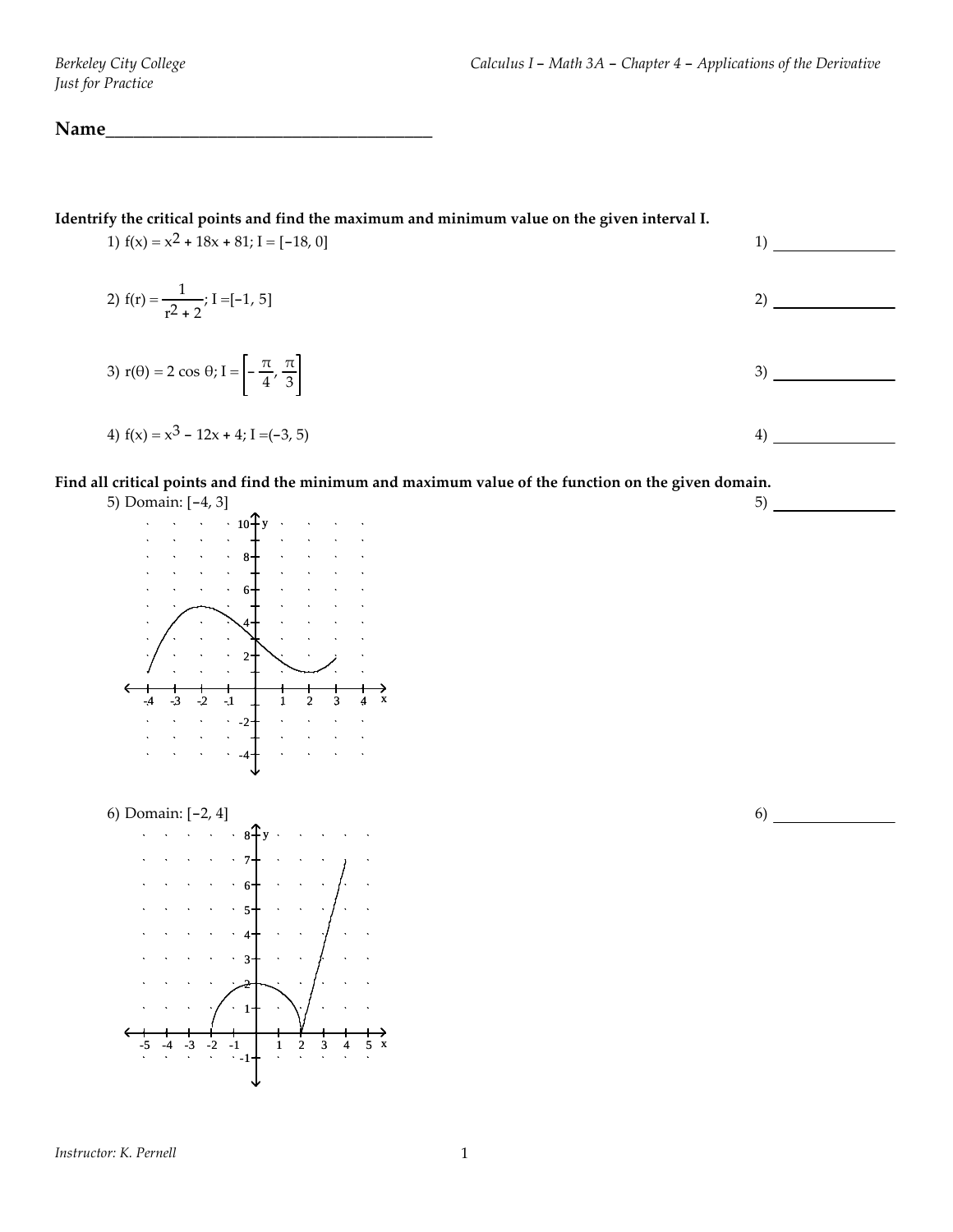

Use the Concavity Theorem to determine where the given function is concave up and where it is concave down. Also **find all inflection points.**

7)

| 8) $q(x) = 6x^3 + 2x + 3$                                                                                                                                                                  | 8)  |
|--------------------------------------------------------------------------------------------------------------------------------------------------------------------------------------------|-----|
| 9) G(x) = $\frac{1}{4}x^4 - x^3 + 11$                                                                                                                                                      | 9)  |
| 10) $f(x) = x^3 + 3x^2 - x - 24$                                                                                                                                                           | 10) |
| Use the Montonicity Theorem to find where the function is increasing and where it is decreasing.<br>11) $h(z) = 27z - z^3$                                                                 | 11) |
| 12) h(t) = cos t, $0 \le t \le 2\pi$                                                                                                                                                       | 12) |
| Sketch the graph of a continuous function f on the given domain that satisfies all conditions.<br>13) f has domain [0, 6]; $f(0) = 0$ ; $f(6) = 4$ ; increasing and concave down on (0, 6) | 13) |



2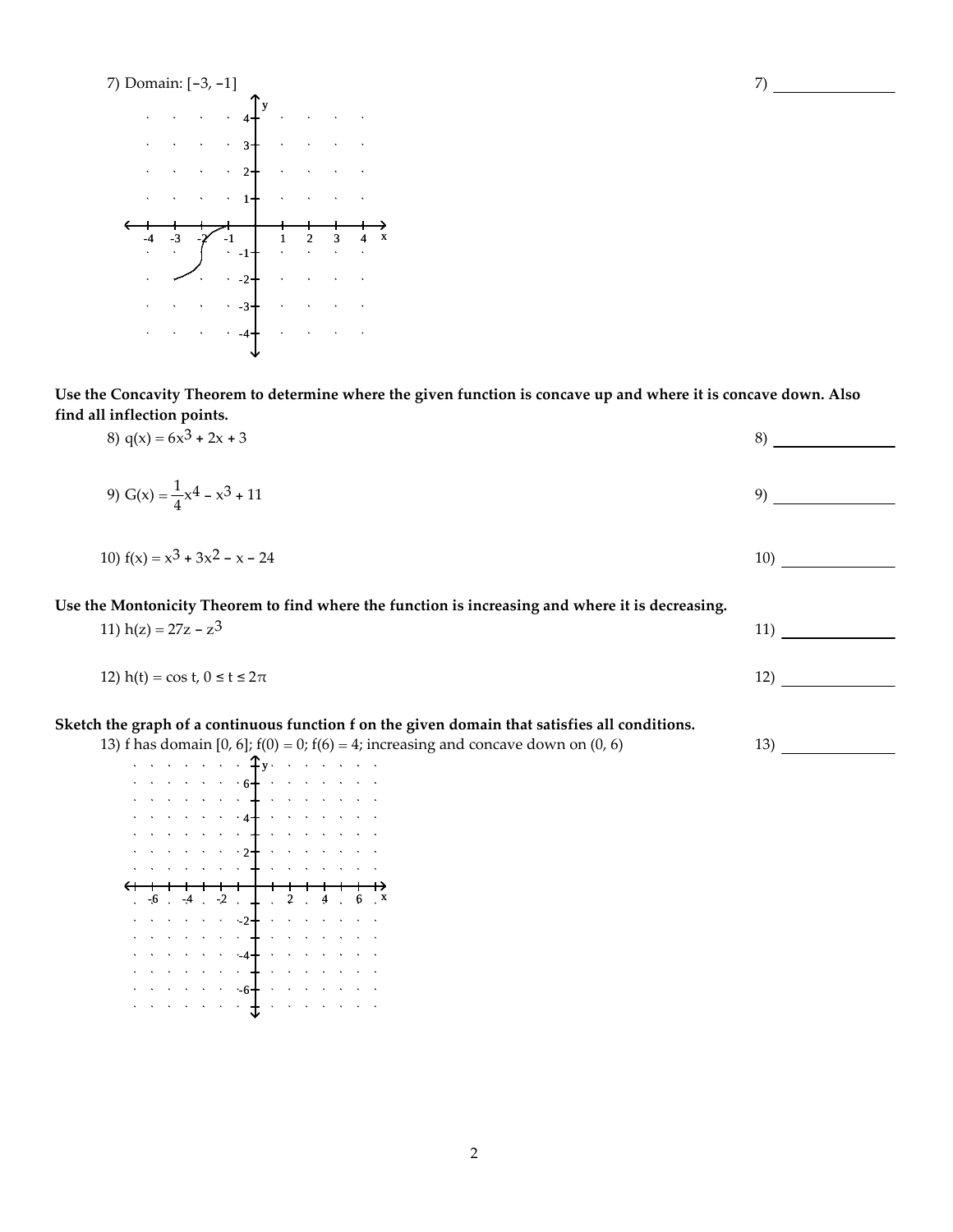Determine where the graph of the function is increasing, decreasing, concave up, concave down. Then sketch the graph.



**Solve the problem.**

16) Translate into the language of a derivative of the number of businesses with respect to time. N is the number of businesses in the downtown district after time t. The number of businesses downtown is decreasing at a slower and slower rate.

16)

17)

A) 
$$
\frac{dN}{dt} > 0
$$
,  $\frac{d^2N}{dt^2} < 0$   
\nB)  $\frac{dN}{dt} < 0$ ,  $\frac{d^2N}{dt^2} > 0$   
\nC)  $\frac{dN}{dt} < 0$ ,  $\frac{d^2N}{dt^2} < 0$   
\nD)  $\frac{dN}{dt} < 0$ ,  $\frac{d^2N}{dt^2} = k$ , k is a constant

- 17) Translate into the language of a derivative of distance with respect to time. s is the position of the car at time t. The speed of the car is porportional to the distance it has traveled.
	- A)  $\frac{ds}{dt} = k$ , k is a constant B)  $\frac{ds}{dt}$ B)  $\frac{ds}{dt}$  = ks, k is a constant C)  $\frac{d^2s}{dt^2}$  = ks, k is a constant D)  $\frac{ds}{dt}$ D)  $\frac{ds}{dt}$  = kt, k is a constant

3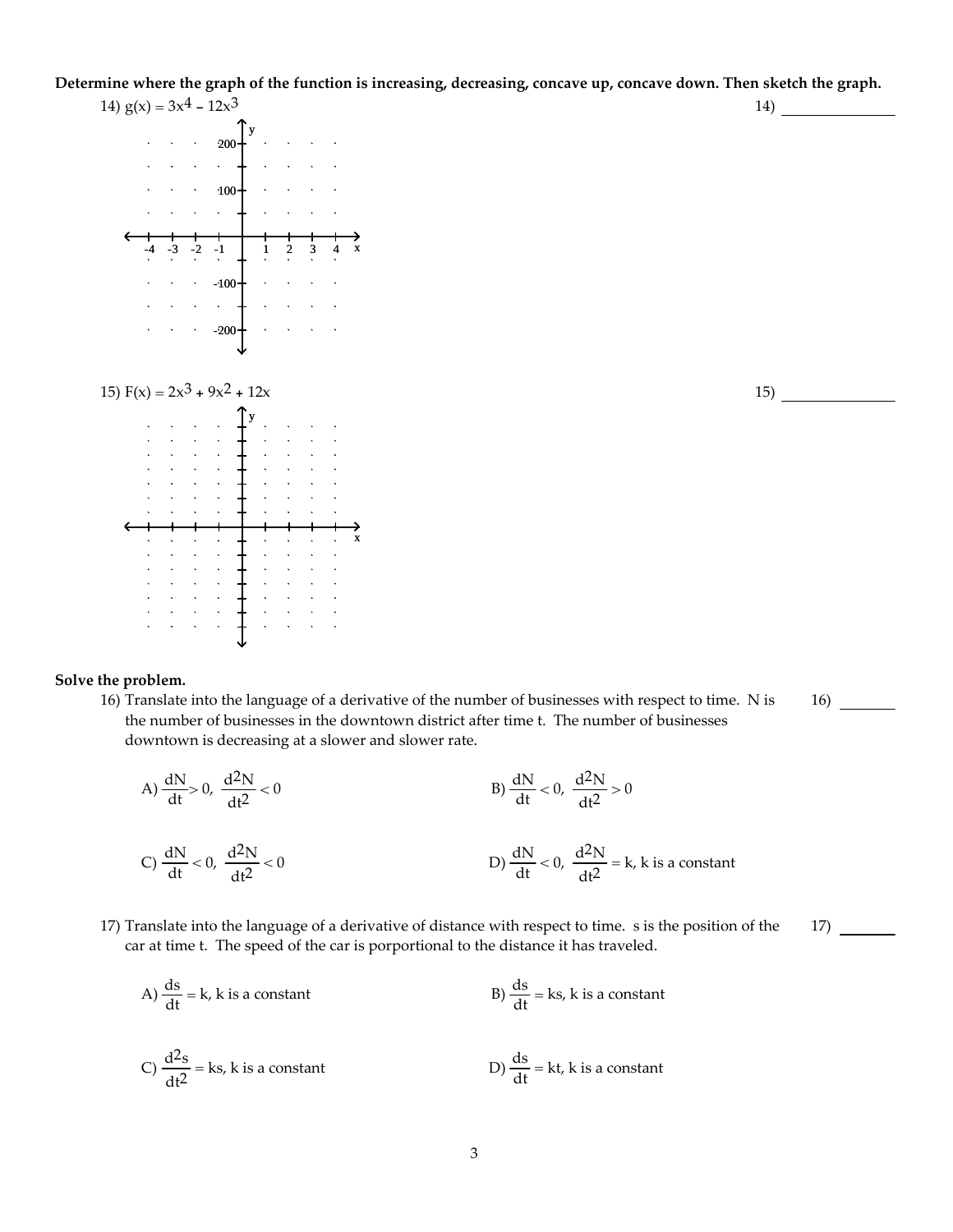The first derivative f'is given. Find all values of x that make the function a local minimum and a local maximum.

18)  $f'(x) = (x - 6)^2(x + 7)$  18) 19)  $f'(x) = (x + 4)(x + 8)$  19)  $(19)$ 

Identify the critical points. Then use the test of your choice to decide which critical points give a local maximum value **and which give a local minimum value. Give these values.**

20) 
$$
g(x) = \frac{x}{x^2 + 1}
$$

Find, if possible, the (global) maximum and minimum values of the given function on the indicated interval.

| 21) h(t) = $\cos\left(t - \frac{\pi}{3}\right)$ on $\left 0, \frac{7\pi}{4}\right $                                                                                                                                                                                                                                                                | 21) |
|----------------------------------------------------------------------------------------------------------------------------------------------------------------------------------------------------------------------------------------------------------------------------------------------------------------------------------------------------|-----|
| 22) $g(x) = -x^2 + 5x - 6$ on [2, 3]                                                                                                                                                                                                                                                                                                               | 22) |
| Solve the problem.                                                                                                                                                                                                                                                                                                                                 |     |
| 23) If the price charged for a candy bar is $p(x)$ cents, then x thousand candy bars will be sold                                                                                                                                                                                                                                                  | 23) |
| in a certain city, where $p(x) = 62 - \frac{x}{12}$ . How many candy bars must be sold to maximize                                                                                                                                                                                                                                                 |     |
| revenue?                                                                                                                                                                                                                                                                                                                                           |     |
| 24) Suppose $c(x) = x^3 - 22x^2 + 20,000x$ is the cost of manufacturing x items. Find a production<br>level that will minimize the average cost of making x items.                                                                                                                                                                                 | 24) |
| 25) A baseball team is trying to determine what price to charge for tickets. At a price of \$10<br>per ticket, it averages 50,000 people per game. For every increase of \$1, it loses 5,000<br>people. Every person at the game spends an average of \$5 on concessions. What price per<br>ticket should be charged in order to maximize revenue? | 25) |
| 26) Find the number of units that must be produced and sold in order to yield the maximum<br>profit, given the following equations for revenue and cost:<br>$R(x) = 40x - 0.5x^2$<br>$C(x) = 9x + 8.$                                                                                                                                              | 26) |
| 27) A company is constructing an open-top, square-based, rectangular metal tank that will<br>have a volume of 48 cubic feet. What dimensions yield the minimum surface area? Round<br>to the nearest tenth, if necessary.                                                                                                                          | 27) |

28) The velocity of a particle, in feet per second, is given by  $v = t^2 - 8t + 2$ , where t is the time (in seconds) for which it has traveled. Find the time at which the velocity is at a minimum.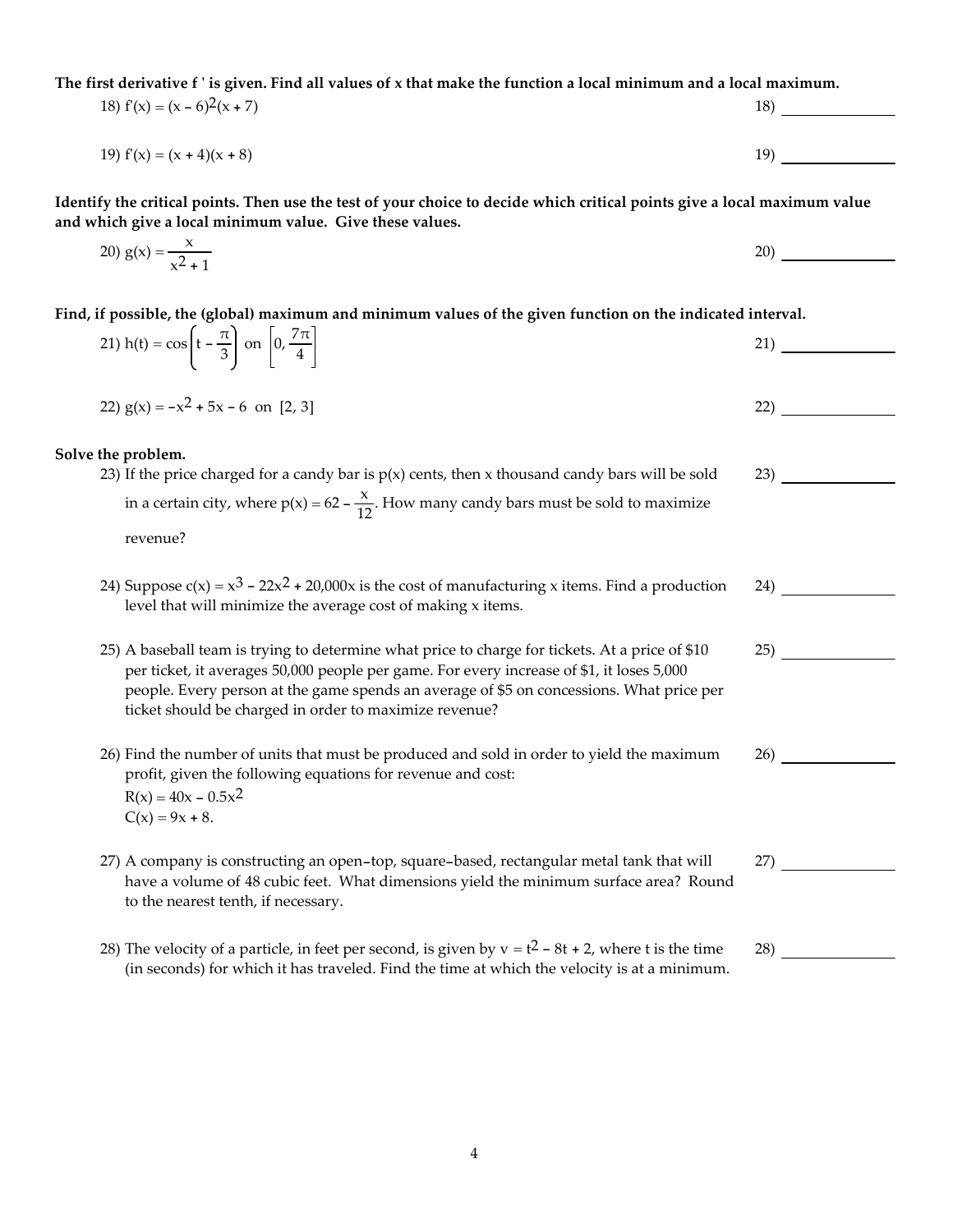29) Supertankers off-load oil at a docking facility shore point 5 miles offshore. The nearest refinery is 9 miles east of the docking facility. A pipeline must be constructed connecting the docking facility with the refinery. The pipeline costs \$300,000 per mile if constructed underwater and \$200,000 per mile if over land.



Locate point B to minimize the cost of construction.

#### **Sketch a graph of a function f that has the given properties.**

- 30) (a) Defined for all real numbers
	- (b) Increasing for  $-3 < x < 3$
	- (c) Decreasing for -∞ < x < -3 and 3 < x < ∞
	- (d) Concave downward for  $0 < x < \infty$
	- (e) Concave upward for  $-\infty < x < 0$

$$
(f) f'(-3) = f'(3) = 0
$$

(g) Inflection point at (0, 0)

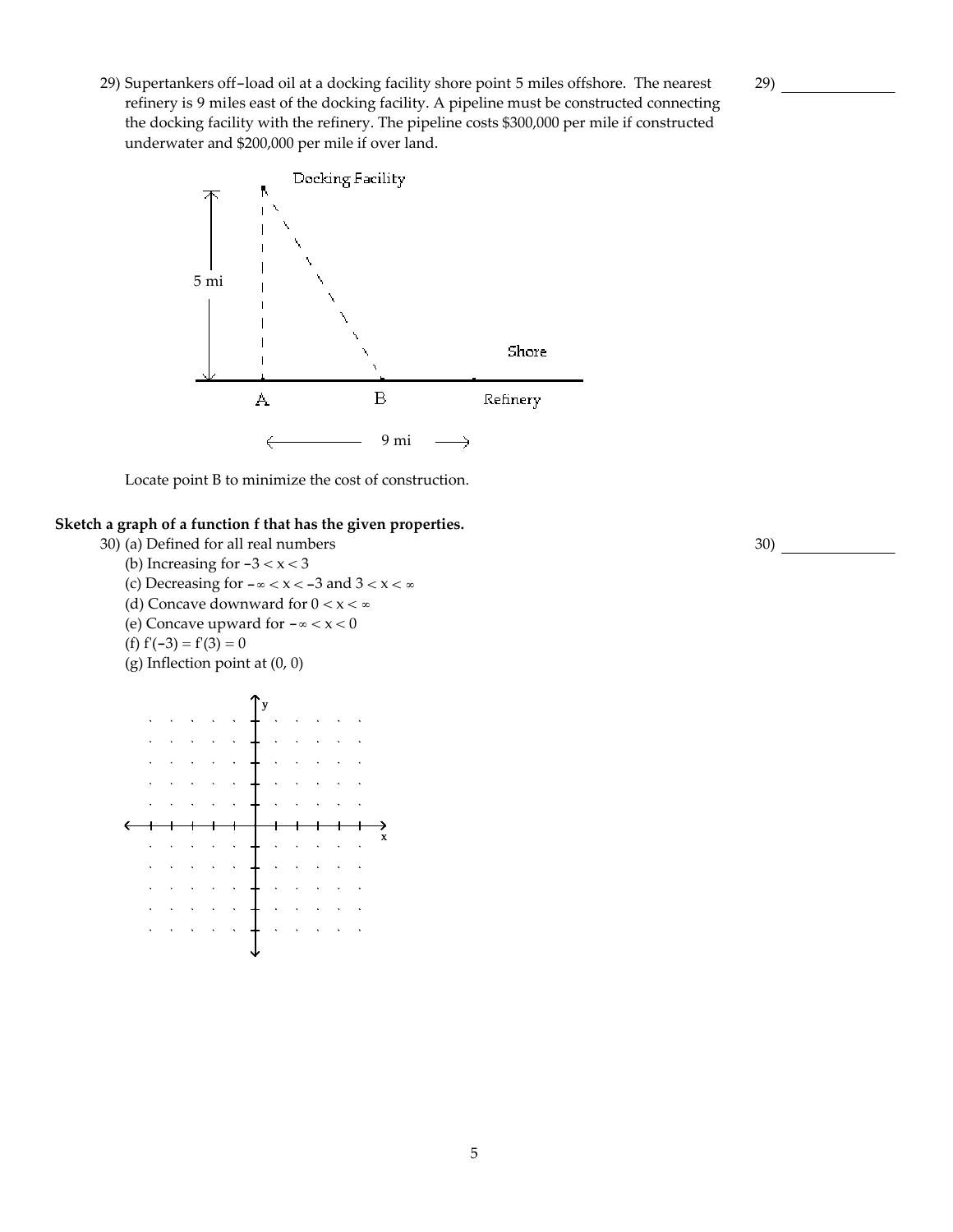31) (a) Defined for all real numbers

- (b) Increasing for  $-3 < x < -1$  and  $2 < x < \infty$
- (c) Decreasing for  $-\infty < x < -3$  and  $-1 < x < 2$
- (d) Concave upward for  $-\infty < x < -2$  and  $1 < x < \infty$
- (e) Concave downward for  $-2 < x < 1$
- (f)  $f'(-3) = f'(-1) = f'(2) = 0$
- (g) Inflection point at  $(-2, 0)$  and  $(1, 1)$



**LʹHopitalʹs rule does not help with the given limit. Find the limit some other way.**

| 32) $\lim_{x \to \infty} \frac{\sqrt{36x + 1}}{\sqrt{x + 9}}$ | ົ<br>ےر |  |
|---------------------------------------------------------------|---------|--|
|                                                               |         |  |

$$
\lim_{x \to 0^+} \frac{1}{\cot x \sin x} \tag{33}
$$

**Make an analysis using calculus and sketch the graph.**

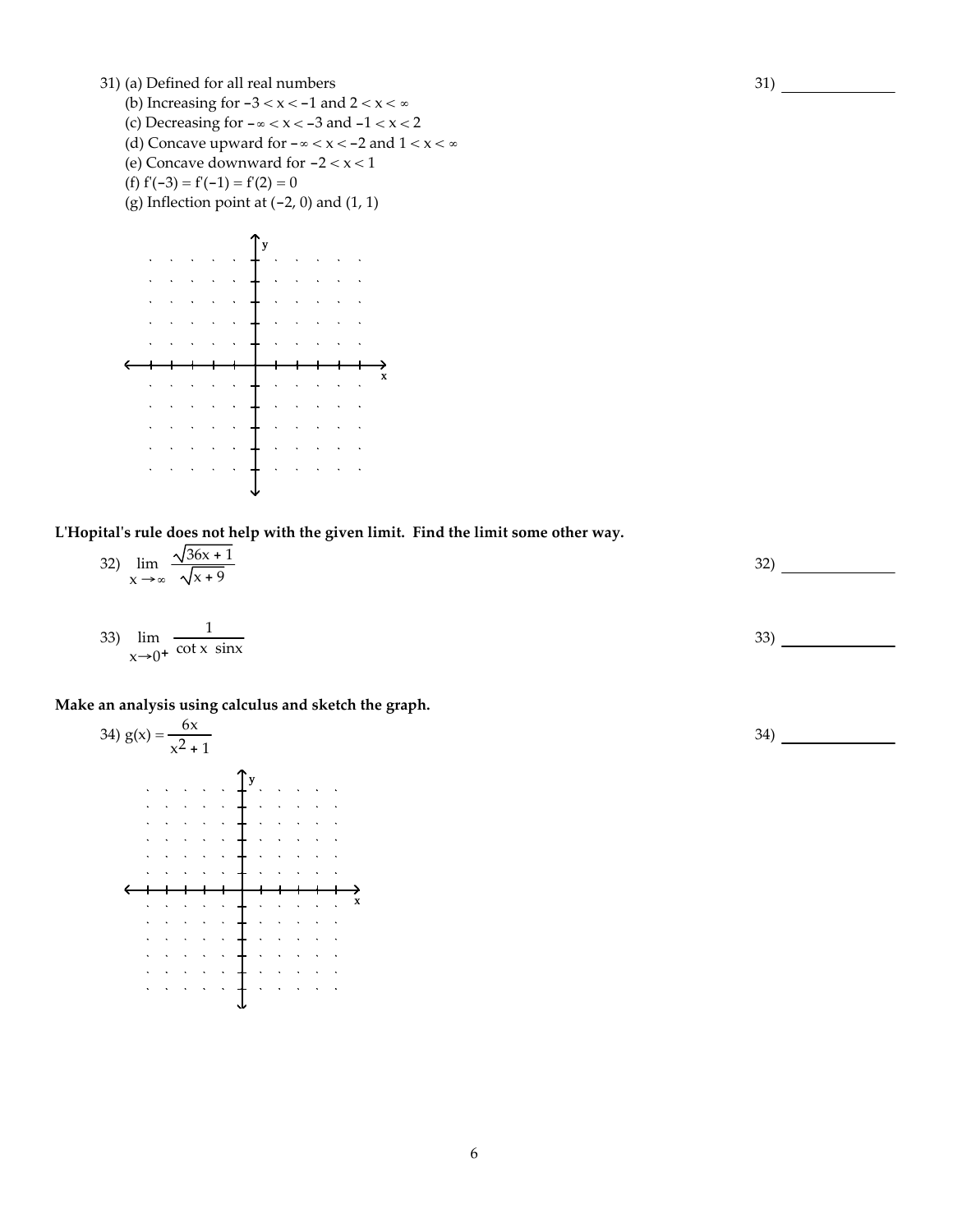

The graphs of the first and second derivatives of a function  $y = f(x)$  are given. Select a possible graph of f that passes **through the point P. (NOTE: Vertical scales may vary from graph to graph.)**

36)

37)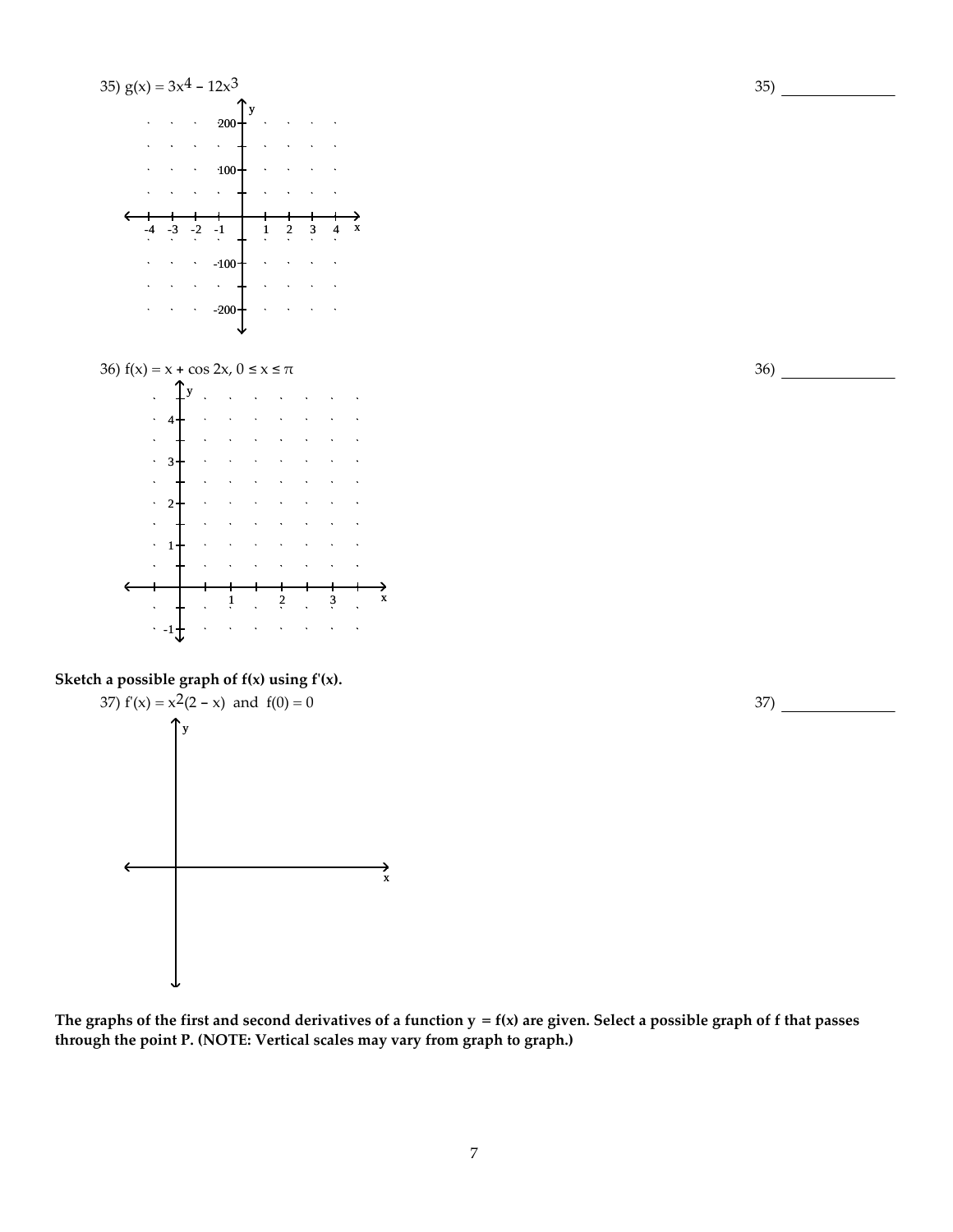

#### **Provide an appropriate response.**

- 39) A marathoner ran the 26.2 mile New York City Marathon in 2.8 hrs. Did the runner ever exceed a speed of 9 miles per hour?
- 40) A trucker handed in a ticket at a toll booth showing that in 2 hours he had covered 215 miles on a toll road with speed limit 65 mph. The trucker was cited for speeding. Why?

#### **Decide whether the Mean Value Theorem applies to the given function on the given interval.**

41) h(t) =  $\sqrt{t(1 - t)}$ ; [-1, 5] 41)

40)

39)

38)

8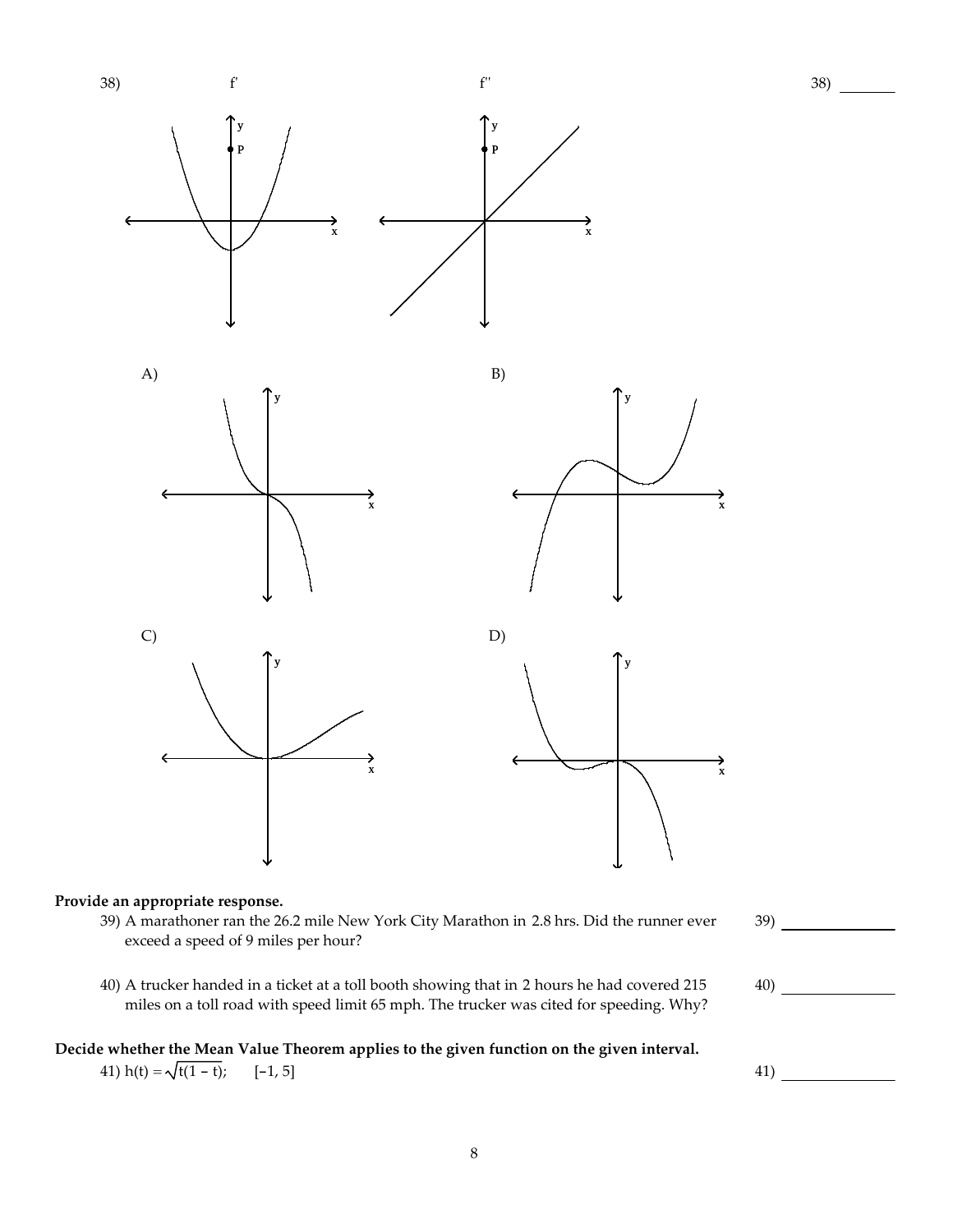42) 
$$
g(x) = x^{3/4}
$$
; [0, 1]

**Use the Mean Value Theorem and find all possible values of c on the given interval.**

43) 
$$
f(x) = x + \frac{54}{x}
$$
; [6, 9]

Approximate the values of x that gives the maximum and minimum values of the function on the indicated intervals.

| $\frac{1}{2}$<br>44) $f(x) = x^4 - x^3 - x^2 - x$ ; [0, 2]                                                         | 44) |  |
|--------------------------------------------------------------------------------------------------------------------|-----|--|
| Find the indicated root of the given equation by using Newton's method.<br>45) $x^3 - x - 1 = 0$ (between 1 and 2) | 45) |  |
| 46) $2x^4 - 3x^2 - 7x + 1 = 0$ (between 0 and 1)                                                                   | 46) |  |
| Evaluate the indefinite integral.                                                                                  |     |  |
| 47) $\int (7x^3 + 7x + 8) dx$                                                                                      | 47) |  |
| 48) $\int \left( \frac{\sqrt{y}}{4} + \frac{3}{\sqrt{y}} \right) dy$                                               | 48) |  |
| 49) $\int \left[2t^2 + \frac{t}{3}\right] dt$                                                                      | 49) |  |
| Find the general antiderivative $F(x) + C$ for the function.                                                       |     |  |
| 50) $f(x) = \frac{5}{4}x^{3/4}$                                                                                    | 50) |  |

51)  $f(x) = 8x + 6\pi^5$  51)

52) 
$$
f(x) = \frac{8x^7 + 5x^5}{x^4}
$$

53) 
$$
f(x) = x^{-3} + \frac{1}{3\sqrt{x}}
$$

54) 
$$
f(x) = 2\sqrt[8]{x} - 3
$$

$$
55) f(x) = 5x - 5
$$

**Find the particular solution that satisfies the given condition.**

$$
\frac{dy}{dx} = x - 6; \text{ curve passes through } (2, 5)
$$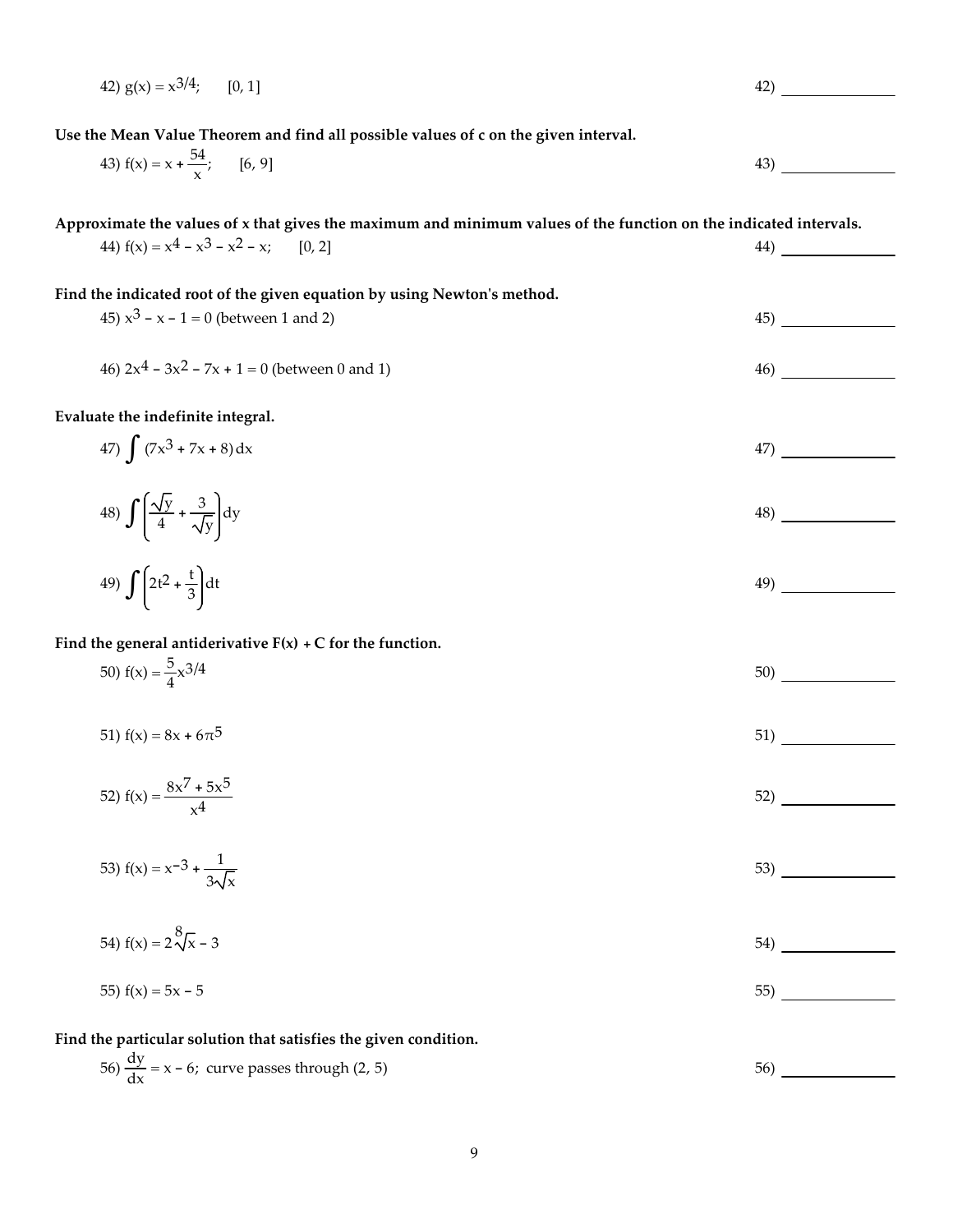57) 
$$
\frac{dy}{dx} = 2x^{-3/4}
$$
; curve passes through (1, 3)  
\n58)  $\frac{dy}{dx} = \frac{x}{y}$ ;  $y = 1$  at  $x = 0$   
\n59)  $\frac{du}{dt} = u^3(t - 2t^3)$ ;  $u = 3$  at  $x = 0$   
\n59)  $\frac{dy}{dx} = \frac{1}{x^3} + x$ ,  $x > 0$ ; curve passes through (2, 0)  
\n60)  $\frac{dy}{dx} = \frac{1}{x^3} + x$ ,  $x > 0$ ; curve passes through (2, 0)

## **Use <sup>L</sup>ʹHo**^ **pitalʹs rule to find the limit.**

61) 
$$
\lim_{x \to 0} \frac{\cos 3x - 1}{x^2}
$$

$$
62) \lim_{x \to 0} \frac{\sin(5x)}{\sin x} \tag{62}
$$

$$
\lim_{x \to 0} \frac{\sin x^9}{x} \tag{63}
$$

64) 
$$
\lim_{x \to \frac{\pi}{3}} \frac{\cos x - \frac{1}{2}}{x - \frac{\pi}{3}}
$$

$$
\lim_{x \to 9} \frac{x^2 - 81}{x - 9} \tag{65}
$$

$$
\lim_{x \to 0} \frac{e^{x} - 1}{\sin 7x} \tag{66}
$$

67) 
$$
\lim_{x \to 0} \frac{5x - 1}{7x - 1}
$$

68) 
$$
\lim_{x \to \infty} \frac{x^2 + 6x + 11}{x^3 - 3x^2 + 4}
$$

64)

| 69) $\lim x \sin \frac{3}{x}$<br>$X \rightarrow \infty$ X | <sup>69</sup> |
|-----------------------------------------------------------|---------------|
|-----------------------------------------------------------|---------------|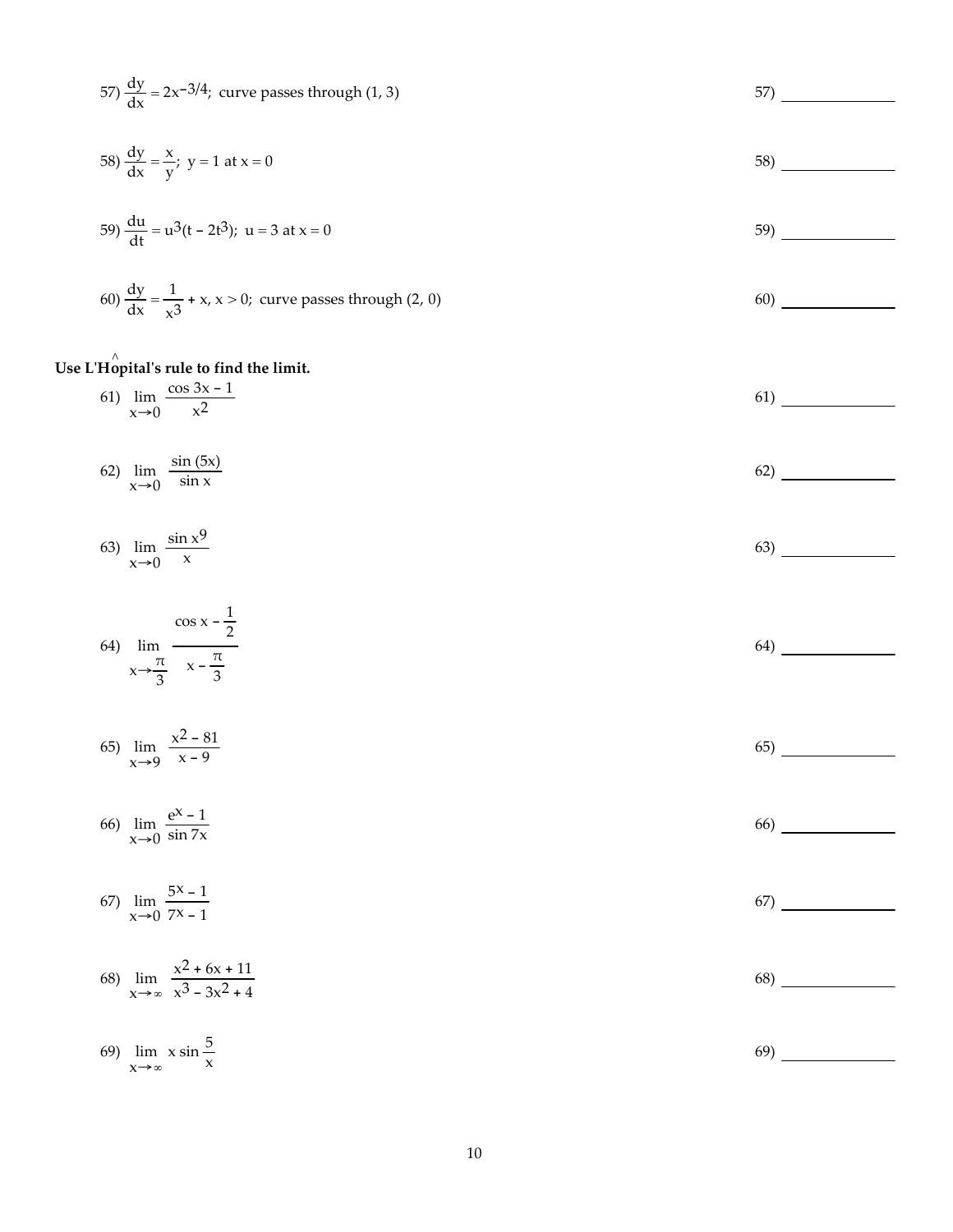|     | 70) $\lim_{x \to \infty} \left( 1 + \frac{3}{x^4} \right)^{x}$  | 70) |
|-----|-----------------------------------------------------------------|-----|
|     | 71) $\lim (x^2 + 7x - x)$<br>$x \rightarrow \infty$             | 71) |
|     | 72) $\lim_{x \to \infty} \frac{15x^2 - 8x - 7}{10x^2 - 7x + 8}$ | 72) |
|     | 73) $\lim_{x\to 0^+} (x^2 \ln x)$                               | 73) |
|     | 74) $\lim 10x \csc x$<br>$x\rightarrow 0$                       | 74) |
| 75) | $\lim_{x \to \infty} \frac{3x^{576}}{e^x}$                      | 75) |

x→∞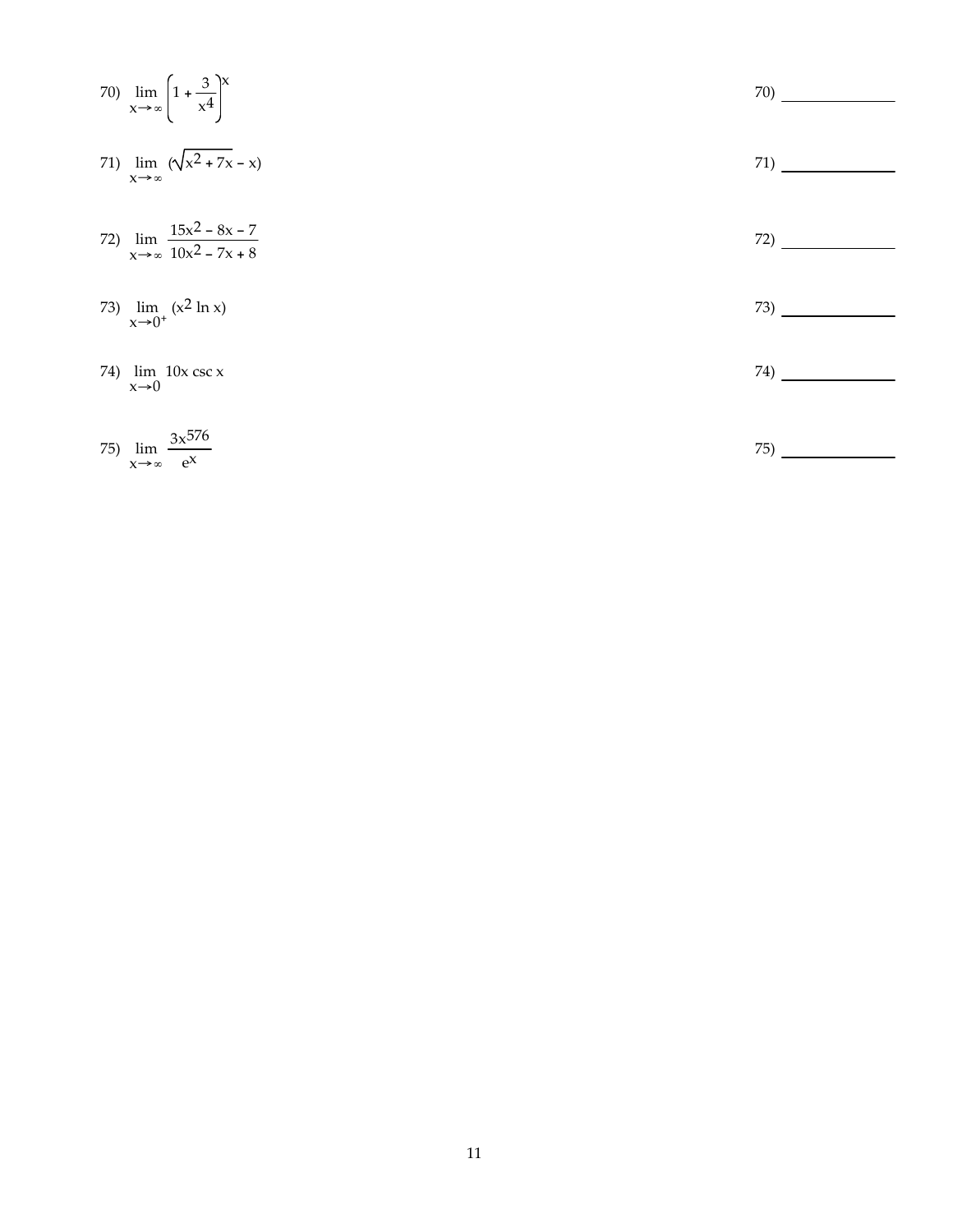1) Critical points: -18, -9, 0; maximum value 81; minimum value 0

2) Critical points: -1, 0, 5; maximum value  $\frac{1}{2}$ ; minimum value  $\frac{1}{27}$ 

3) Critical points:  $-\frac{\pi}{4}$ , 0,  $\frac{\pi}{3}$ ; maximum value 2; minimum value 1

5) Critical points: -4, -2, 2, 3; maximum value: 5; minimum value: 1

6) Critical points: -2, 0, 2, 4; maximum value: 7; minimum value: 0

7) Critical points: -3, -2, -1; maximum value: 0; minimum value: -2

8) Concave up on  $(0, \infty)$ , concave down on  $(-\infty, 0)$ ; inflection point  $(0, 3)$ 

9) Concave up on  $(-\infty, 0) \cup (2, \infty)$ , concave down on  $(0, 2)$ ; inflection points  $(0, 11)$  and  $(2, 7)$ 

- 10) Concave up on  $(-1, ∞)$ , concave down on  $(-∞, -1)$ ; inflection point  $(-1, -21)$
- 11) Increasing on [-3, 3], decreasing on (-∞, -3] ∪ [3, ∞)
- 12) Increasing on [ $π$ , 2 $π$ ], decreasing on [0,  $π$ ]









<sup>4)</sup> Critical points: -2, 2; no maximum value; minimum value -12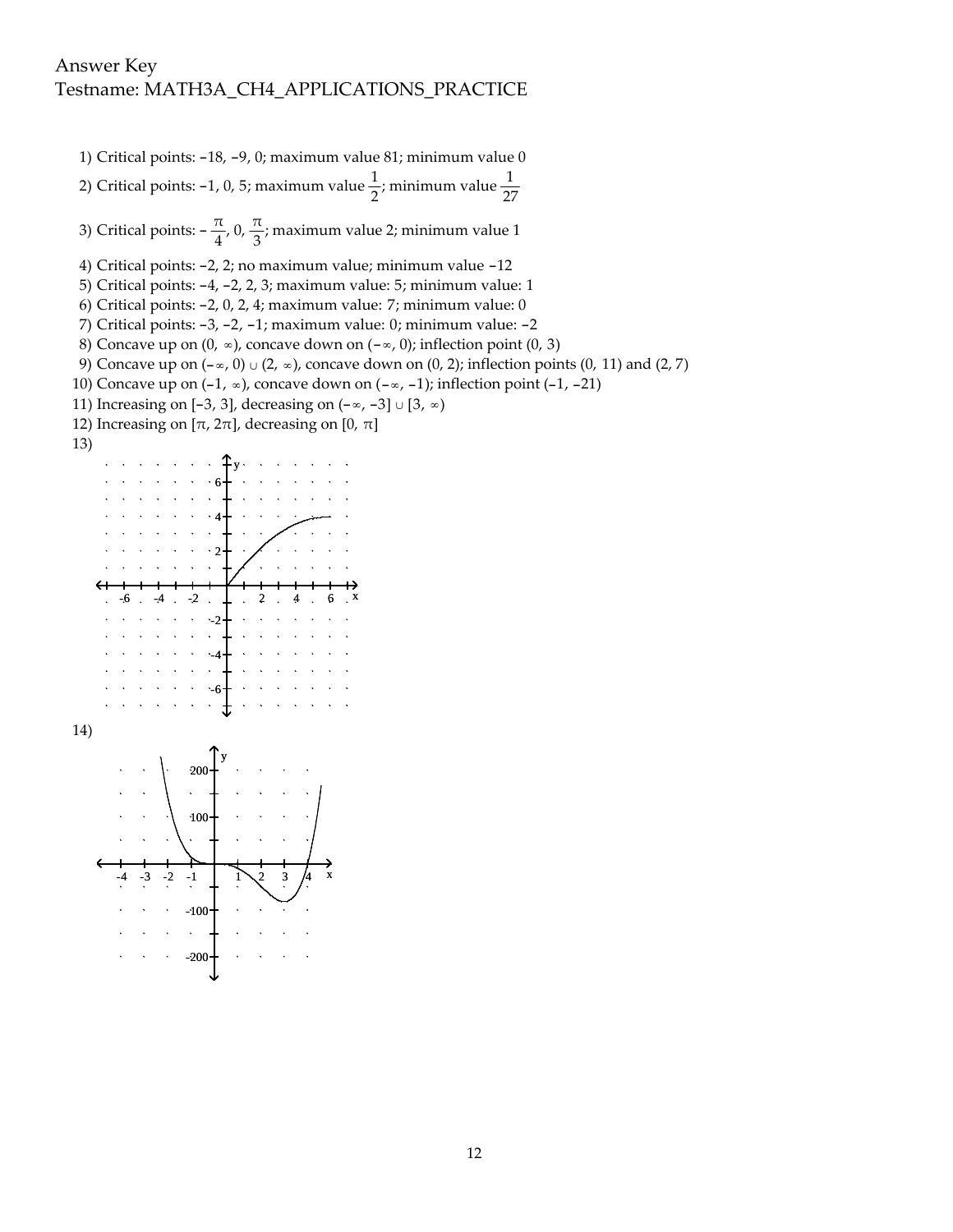### Answer Key Testname: MATH3A\_CH4\_APPLICATIONS\_PRACTICE



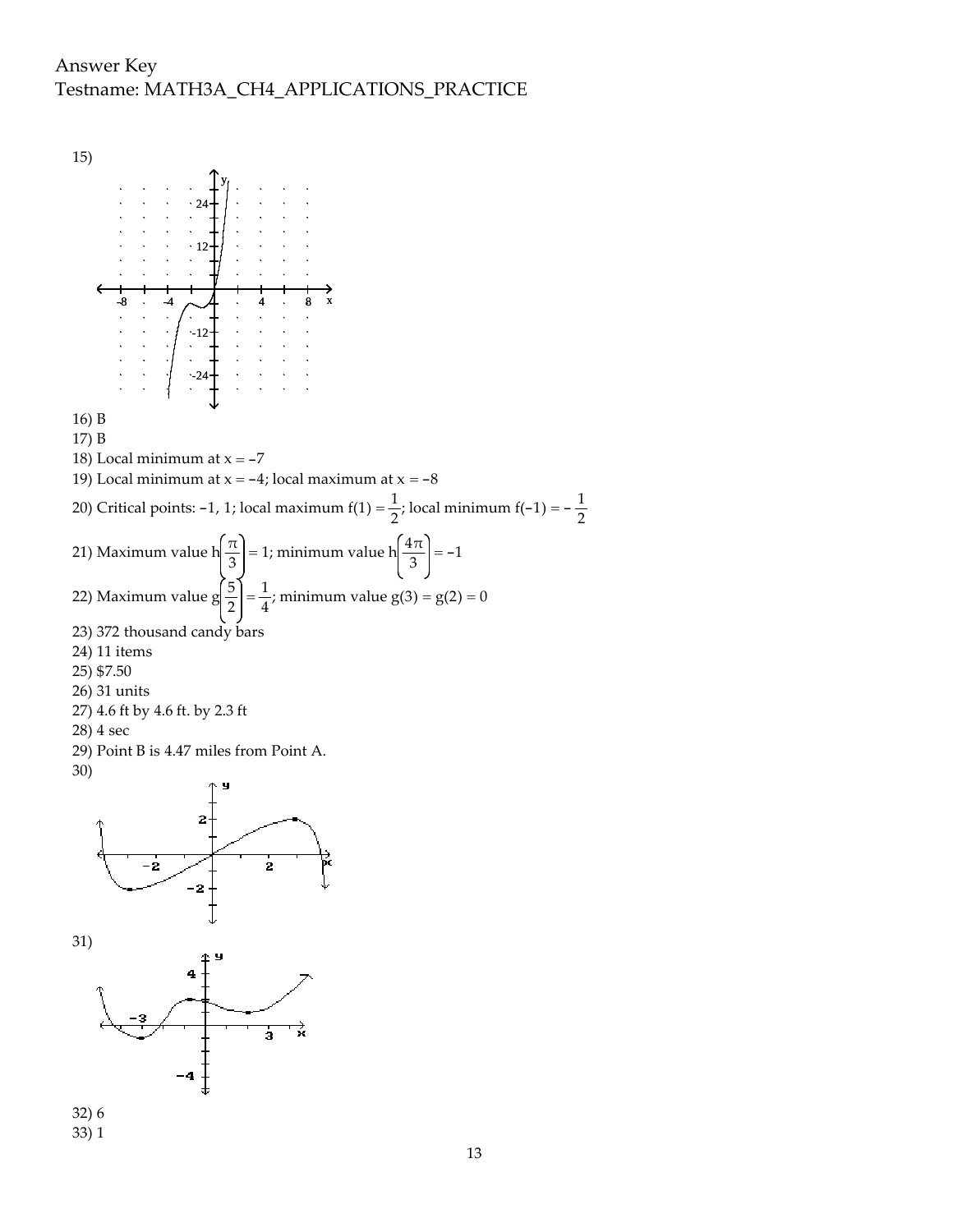Answer Key Testname: MATH3A\_CH4\_APPLICATIONS\_PRACTICE

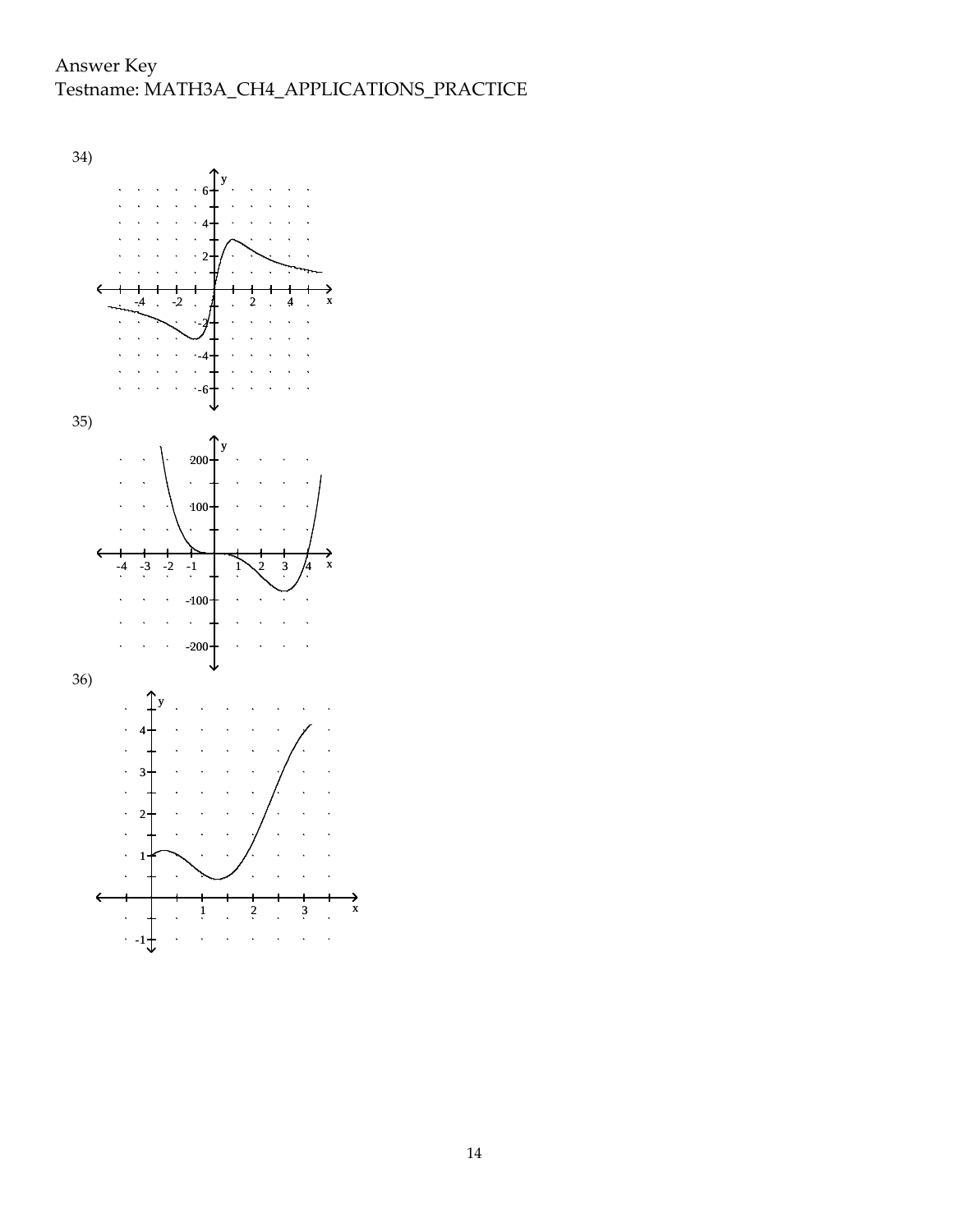## Answer Key Testname: MATH3A\_CH4\_APPLICATIONS\_PRACTICE





- 39) Yes, the Mean Value Theorem implies that the runner attained a speed of 9.4 mph, which was her average speed throughout the marathon.
- 40) As the truckerʹs average speed was 108 mph, the Mean Value Theorem implies that the trucker must have been going that speed at least once during the trip.
- 41) No

42) Yes 43)  $c = 3\sqrt{6} \approx 7.35$ 44) Minimum f(1.28858)  $\approx$  -2.33157; maximum f(2) = 2 45) 1.3247180 46) 0.1351270  $47) \frac{7}{4}x^4 + \frac{7}{2}x^2 + 8x + C$  $48) \frac{1}{6}y^{3/2} + 6\sqrt{y} + C$  $(49)\frac{2}{3}t^3 + \frac{t^2}{6} + C$ 50)  $\frac{5}{7}x^{7/4}$  + C 51)  $4x^2 + 6\pi^5x + C$ 52)  $2x^4 + \frac{5}{2}x^2 + C$ 53)  $-\frac{1}{2x^2} + \frac{2}{3}x^{1/2} + C$ 54)  $\frac{16}{9}x^{9/8} - 3x + C$ 55)  $\frac{5}{2}x^2 - 5x + C$ 56)  $y = \frac{x^2}{2} - 6x + 15$